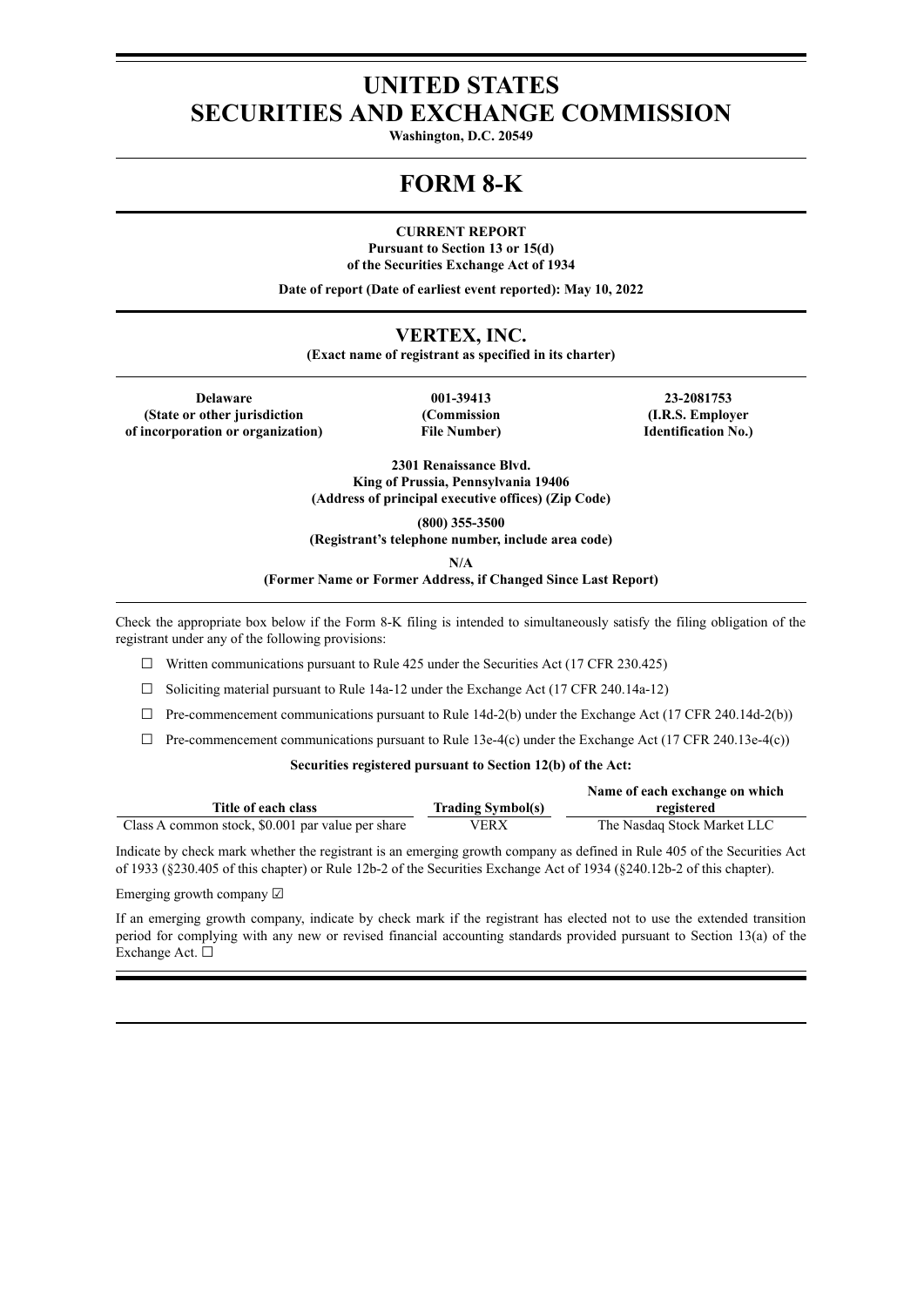## **Item 2.02. Results of Operations and Financial Condition.**

On May 10, 2022, Vertex, Inc. (the "Company") issued a press release announcing its financial results for the first quarter ended March 31, 2022. A copy of the press release is furnished as Exhibit 99.1 to this Current Report on Form 8-K.

The information contained in this Item 2.02, including Exhibit 99.1 hereto, shall not be deemed "filed" for purposes of Section 18 of the Securities Exchange Act of 1934, as amended (the "Exchange Act"), or otherwise subject to the liabilities of that section, nor shall it be deemed incorporated by reference in any filing made by the Company under the Securities Act of 1933, as amended, or the Exchange Act, regardless of any general incorporation language in such filings, unless expressly incorporated by specific reference in such filing.

#### **Item 9.01. Financial Statements and Exhibits.**

(d) Exhibits.

The following exhibit relating to Item 2.02 shall be deemed to be furnished, and not filed:

| Exhibit<br>No. | <b>Description</b>                                                                       |
|----------------|------------------------------------------------------------------------------------------|
| 99.1           | Press Release dated May 10, 2022.                                                        |
| 104            | Cover Page Interactive Data File (formatted as inline XBRL and contained in Exhibit 101) |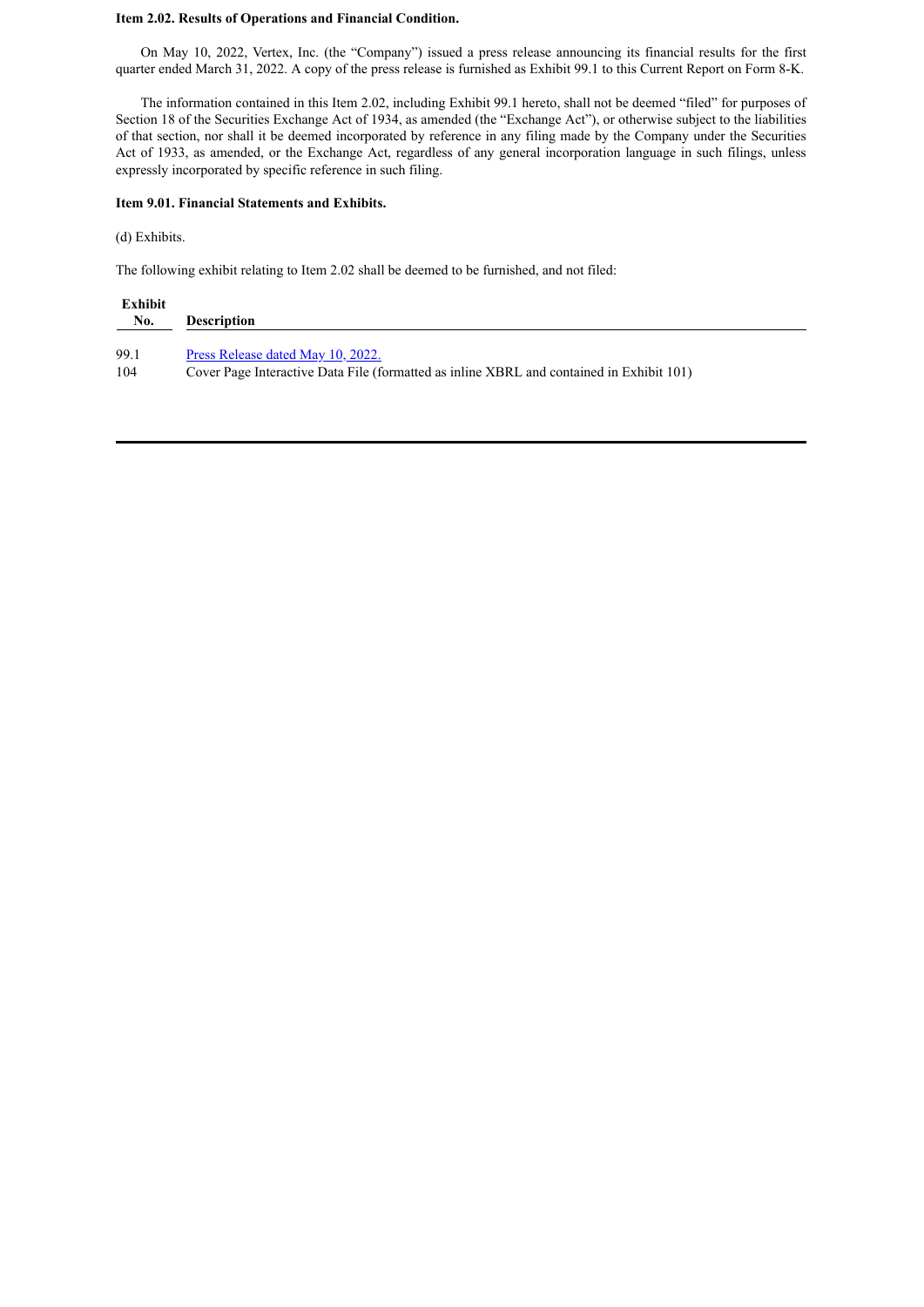# SIGNATURES

Pursuant to the requirements of the Securities Exchange Act of 1934, the registrant has duly caused this report to be signed on its behalf by the undersigned hereunto duly authorized.

VERTEX, INC.

Date: May 10, 2022 By: /s/ Bryan Rowland Name: Bryan Rowland Title: General Counsel and Secretary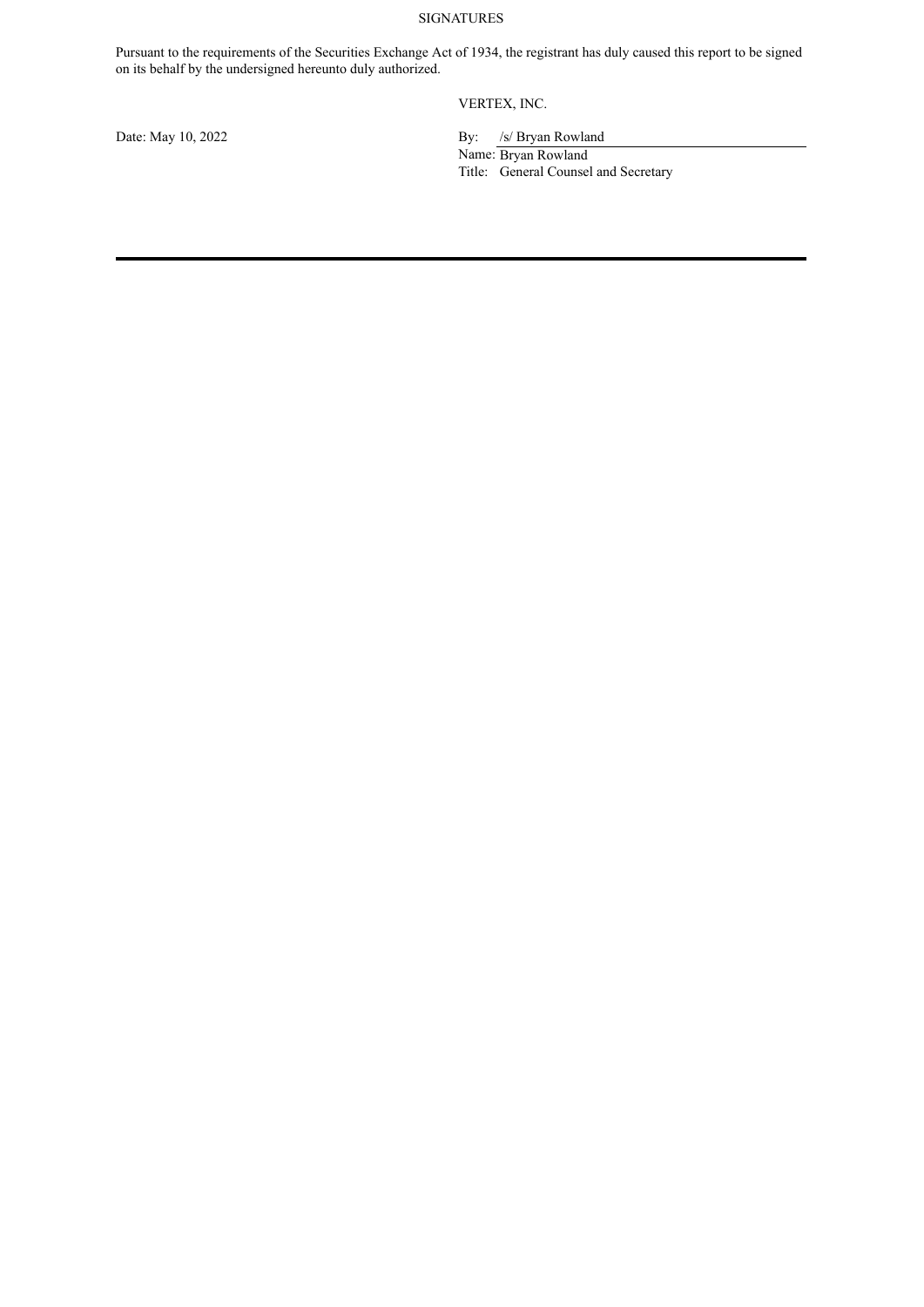

# **Vertex Announces First Quarter 2022 Financial Results**

<span id="page-3-0"></span>KING OF PRUSSIA, PA – May 10, 2022: Vertex, Inc. (NASDAQ: VERX) ("Vertex" or the "Company"), a global provider of tax technology solutions, today announced financial results for its first quarter ended March 31, 2022.

"We delivered strong performance in the first quarter, with outstanding execution from our teams around the world," said David DeStefano, Vertex Chief Executive Officer. "Our revenues continue to accelerate, and the investments we are making to drive our growth strategy are gaining momentum and advancing our market leadership."

### **First Quarter 2022 Financial Results**

- Total revenues of \$115.0 million, up 17.0% year-over-year.
- Software subscription revenues of \$97.1 million, up 16.6% year-over-year.
- Cloud revenues of \$38.3 million, up 42.1% year-over-year.
- Annual Recurring Revenue ("ARR") of \$380.6 million, up 18.9% year-over-year, compared to 17.0% in the fourth quarter of 2021.
- Average Annual Revenue per customer ("AARPC") was \$89,700 at March 31, 2022, compared to \$79,600 at March 31, 2021 and \$86,700 at December 31, 2021.
- Net Revenue Retention ("NRR") rate was 110% in the first quarter of 2022, an increase from 105% for the quarter ended March 31, 2021 and 108% for the quarter ended December 31, 2021.
- Income from operations of \$0.5 million, compared to \$2.1 million for the same period prior year. Non-GAAP operating income of \$16.2 million, compared to \$15.4 million for the same period prior year.
- Net loss of \$0.3 million, compared to net income of \$2.3 million for the same period prior year.
- Net loss per basic and diluted Class A and Class B share of  $$(0.00)$  for 2022 compared to net income of  $$(0.00)$  for the same period prior year.
- Non-GAAP net income of \$12.1 million and Non-GAAP diluted EPS of \$0.08.
- Adjusted EBITDA of \$19.1 million, compared to \$18.2 million for the same period prior year. Adjusted EBITDA margin of 16.6%, compared to 18.5% for the same period prior year.
- $\bullet$  4,242 customers at March 31, 2022.

Vertex Chief Financial Officer John Schwab said, "We saw continued growth in Q1 across key metrics including Annual Recurring Revenue and Net Revenue Retention rates. During the first quarter, we refinanced our credit facility to increase operational flexibility and we continued to make strategic investments in the business to drive sustained growth and shareholder value."

Definitions of certain key business metrics and the non-GAAP financial measures used in this press release and reconciliations of such measures to the most directly comparable GAAP financial measures are included below under the headings "Definitions of Certain Key Business Metrics" and "Use and Reconciliation of Non-GAAP Financial Measures."

- 1 -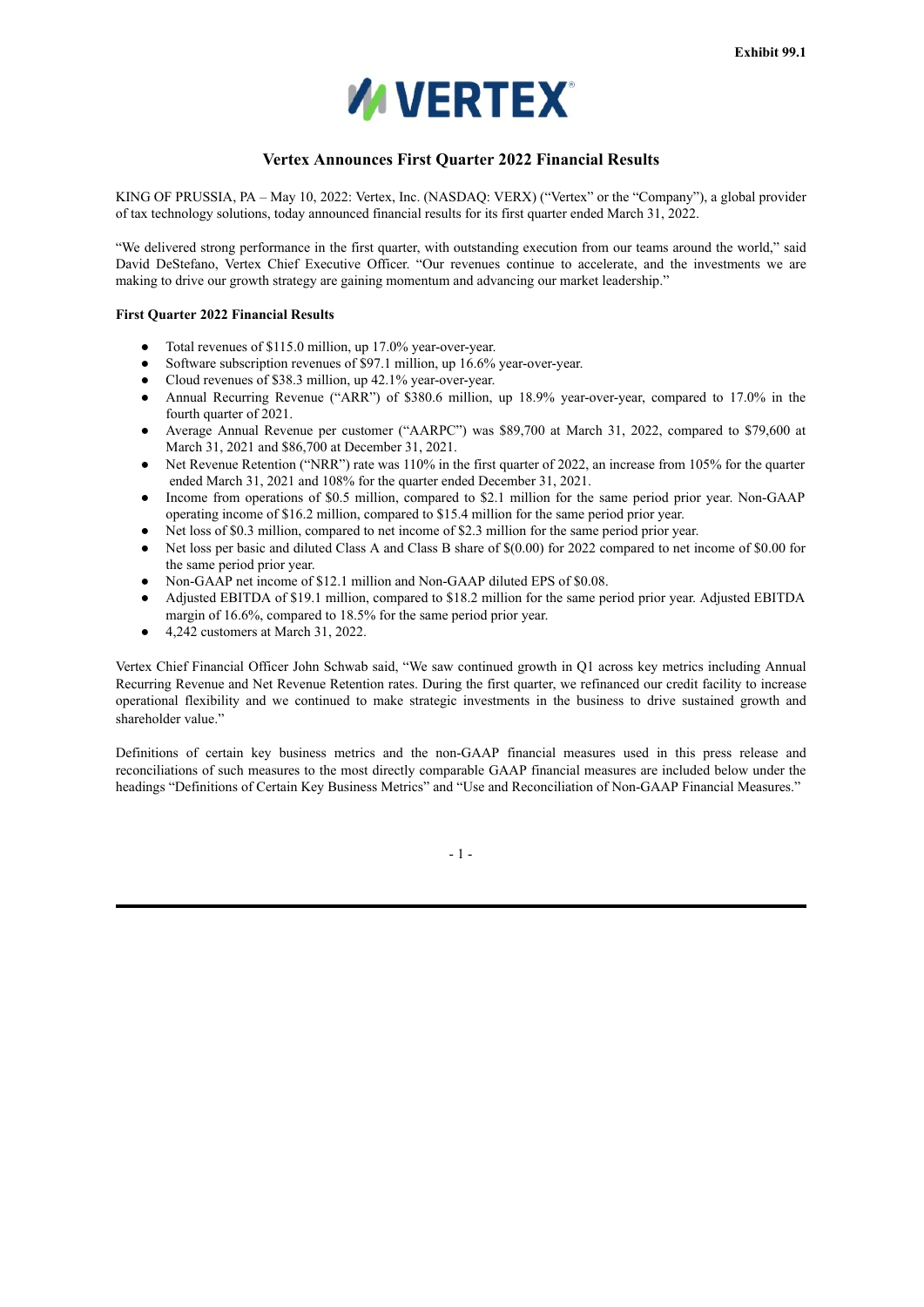#### **Financial Outlook**

For the second quarter of 2022, the Company currently expects:

- Revenues of \$116.0 million to \$117.5 million, representing growth of 11% to 12% from the second quarter of 2021; and
- Adjusted EBITDA of \$16.0 million to \$18.0 million, representing a decrease of \$1.2 million to \$3.2 million from the second quarter of 2021.

For the full-year 2022, the Company currently expects:

- Revenues of \$479 million to \$483 million, representing growth of 13% to 14% from the full-year 2021;
- Cloud revenue growth of 33% from the full-year 2021; and
- Adjusted EBITDA of \$72 million to \$75 million, representing a decrease of \$3 million to \$6 million from the fullyear 2021, reflecting ongoing investment in research and development, as well as selling and marketing expenses to drive growth.

The Company is unable to reconcile forward-looking Adjusted EBITDA to net income (loss), the most directly comparable GAAP financial measure, without unreasonable efforts because the Company is currently unable to predict with a reasonable degree of certainty the type and extent of certain items that would be expected to impact net income (loss) for these periods but would not impact Adjusted EBITDA. Such items may include stock-based compensation expense, depreciation and amortization of capitalized software costs and acquired intangible assets, severance, acquisition contingent consideration, transaction costs, and other items. The unavailable information could have a significant impact on the Company's net income (loss). The foregoing forward-looking statements reflect the Company's expectations as of today's date. Given the number of risk factors, uncertainties and assumptions discussed below, actual results may differ materially. The Company does not intend to update its financial outlook until its next quarterly results announcement.

Important disclosures in this earnings release about and reconciliations of non-GAAP financial measures to the most directly comparable GAAP financial measures are provided below under "Use and Reconciliation of Non-GAAP Financial Measures."

## **Conference Call and Webcast Information**

Vertex will host a conference call at 8:30 a.m. Eastern Time today, May 10, 2022, to discuss its first quarter 2022 financial results.

Those wishing to participate via webcast should access the call through the Company's Investor Relations website at https://ir.vertexinc.com. Those wishing to participate via telephone may dial in at 1-877-407-4018 (USA) or 1-201-689- 8471 (International). The conference call replay will be available via webcast through the Company's Investor Relations website.

The telephone replay will be available from 11:30 a.m. Eastern Time on May 10, 2022, through May 24, 2022, by dialing 1-844-512-2921 (USA) or 1-412-317-6671 (International). The replay passcode will be 13728888.

## **About Vertex**

Vertex, Inc. is a leading global provider of indirect tax software and solutions. The Company's mission is to deliver the most trusted tax technology enabling global businesses to transact, comply and grow with confidence. Vertex provides solutions that can be tailored to specific industries for major lines of indirect tax, including sales and consumer use, value added and payroll. Headquartered in North America, and with offices in South America and Europe, Vertex employs over 1,300 professionals and serves companies across the globe.

For more information, visit www.vertexinc.com or follow on Twitter and LinkedIn.

## $-2-$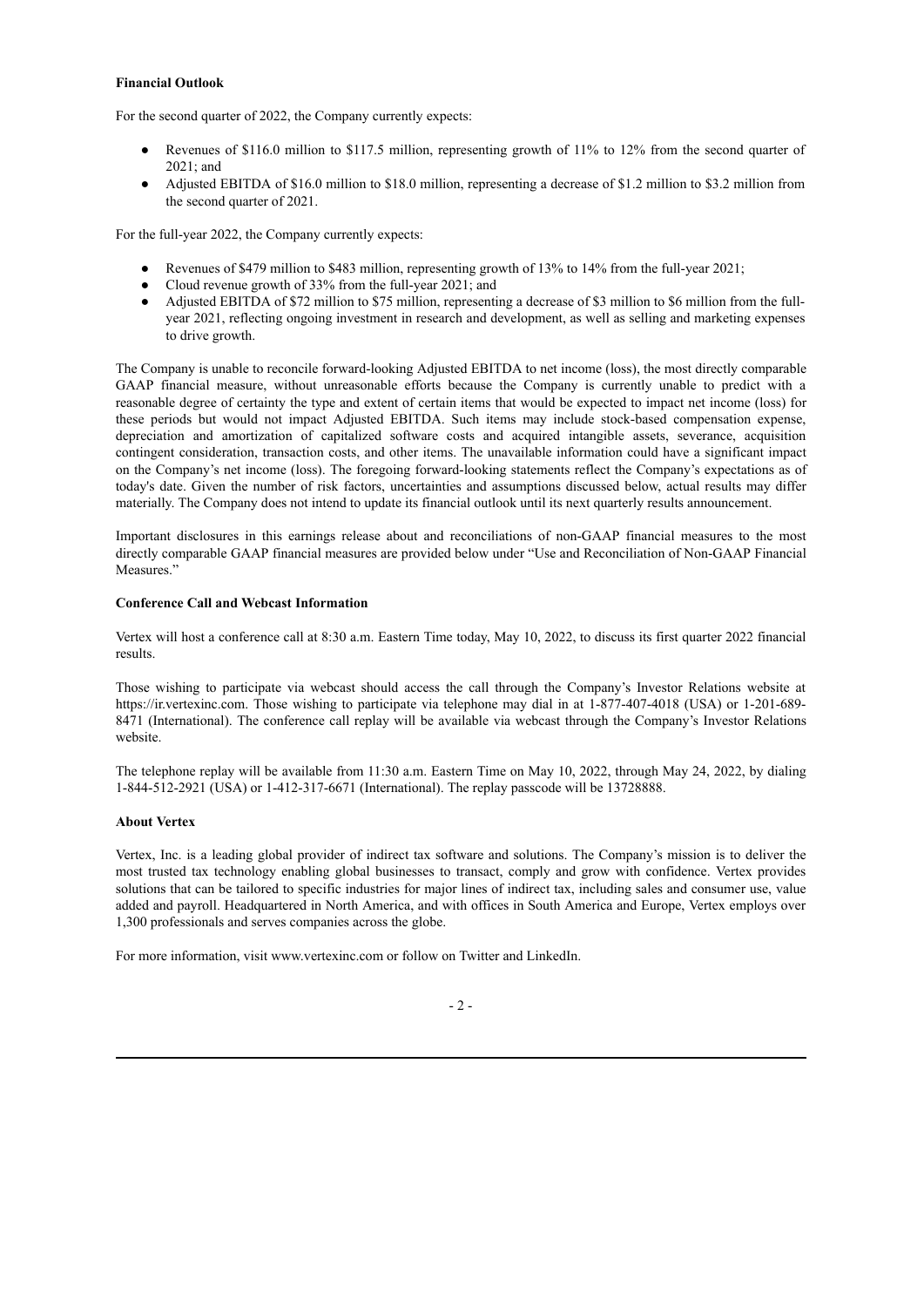#### **Forward Looking Statements**

Any statements made in this press release that are not statements of historical fact, including statements about our beliefs and expectations, are forward-looking statements and should be evaluated as such. Forward-looking statements include information concerning possible or assumed future results of operations, including descriptions of our business plan and strategies. Forward-looking statements are based on Vertex management's beliefs, as well as assumptions made by, and information currently available to, them. Because such statements are based on expectations as to future financial and operating results and are not statements of fact, actual results may differ materially from those projected. Factors which may cause actual results to differ materially from current expectations include, but are not limited to: potential effects on our business of the COVID-19 pandemic; our ability to attract new customers on a cost-effective basis and the extent to which existing customers renew and upgrade their subscriptions; our ability to sustain and expand revenues, maintain profitability, and to effectively manage our anticipated growth; our ability to identify acquisition targets and to successfully integrate and operate acquired businesses; our ability to maintain and expand our strategic relationships with third parties; and the other factors described under the heading "Risk Factors" in the Company's Annual Report on Form 10-K for the year ended December 31, 2021 as filed with the Securities Exchange Commission ("SEC"), as may be subsequently updated by our other SEC filings. Copies of such filings may be obtained from the Company or the SEC.

All forward-looking statements reflect our beliefs and assumptions only as of the date of this press release. We undertake no obligation to update forward-looking statements to reflect future events or circumstances.

#### **Definitions of Certain Key Business Metrics**

#### *Annual Recurring Revenue ("ARR")*

We derive the vast majority of our revenues from recurring software subscriptions. We believe ARR provides us with visibility to our projected software subscription revenues in order to evaluate the health of our business. Because we recognize subscription revenues ratably, we believe investors can use ARR to measure our expansion of existing customer revenues, new customer activity, and as an indicator of future software subscription revenues. ARR is based on monthly recurring revenues ("MRR") from software subscriptions for the most recent month at period end, multiplied by twelve. MRR is calculated by dividing the software subscription price, inclusive of discounts, by the number of subscription covered months. MRR only includes customers with MRR at the end of the last month of the measurement period. AARPC represents average annual revenue per customer and is calculated by dividing ARR by the number of software subscription customers at the end of the respective period.

#### *Net Revenue Retention Rate ("NRR")*

We believe that our NRR provides insight into our ability to retain and grow revenues from our customers, as well as their potential long-term value to us. We also believe it demonstrates to investors our ability to expand existing customer revenues, which is one of our key growth strategies. Our NRR refers to the ARR expansion during the 12 months of a reporting period for all customers who were part of our customer base at the beginning of the reporting period. Our NRR calculation takes into account any revenues lost from departing customers or customers who have downgraded or reduced usage, as well as any revenue expansion from migrations, new licenses for additional products or contractual and usagebased price changes.

#### **Use and Reconciliation of Non-GAAP Financial Measures**

In addition to our results determined in accordance with accounting principles generally accepted in the U.S. ("GAAP") and key business metrics described above, we have calculated non-GAAP cost of revenues, non-GAAP gross profit, non-GAAP gross margin, non-GAAP research and development expense, non-GAAP selling and marketing expense, non-GAAP general and administrative expense, non-GAAP operating income, non-GAAP net income, non-GAAP diluted EPS, Adjusted EBITDA, Adjusted EBITDA margin, free cash flow and free cash flow margin, which are each non-GAAP financial measures. We have provided tabular reconciliations of each of these non-GAAP financial measures to its most directly comparable GAAP financial measure.

Management uses these non-GAAP financial measures to understand and compare operating results across accounting periods, for internal budgeting and forecasting purposes, and to evaluate financial performance and liquidity. Our non-GAAP financial measures are presented as supplemental disclosure as we believe they provide useful information to investors and others in understanding and evaluating our results, prospects, and liquidity period-over-period without the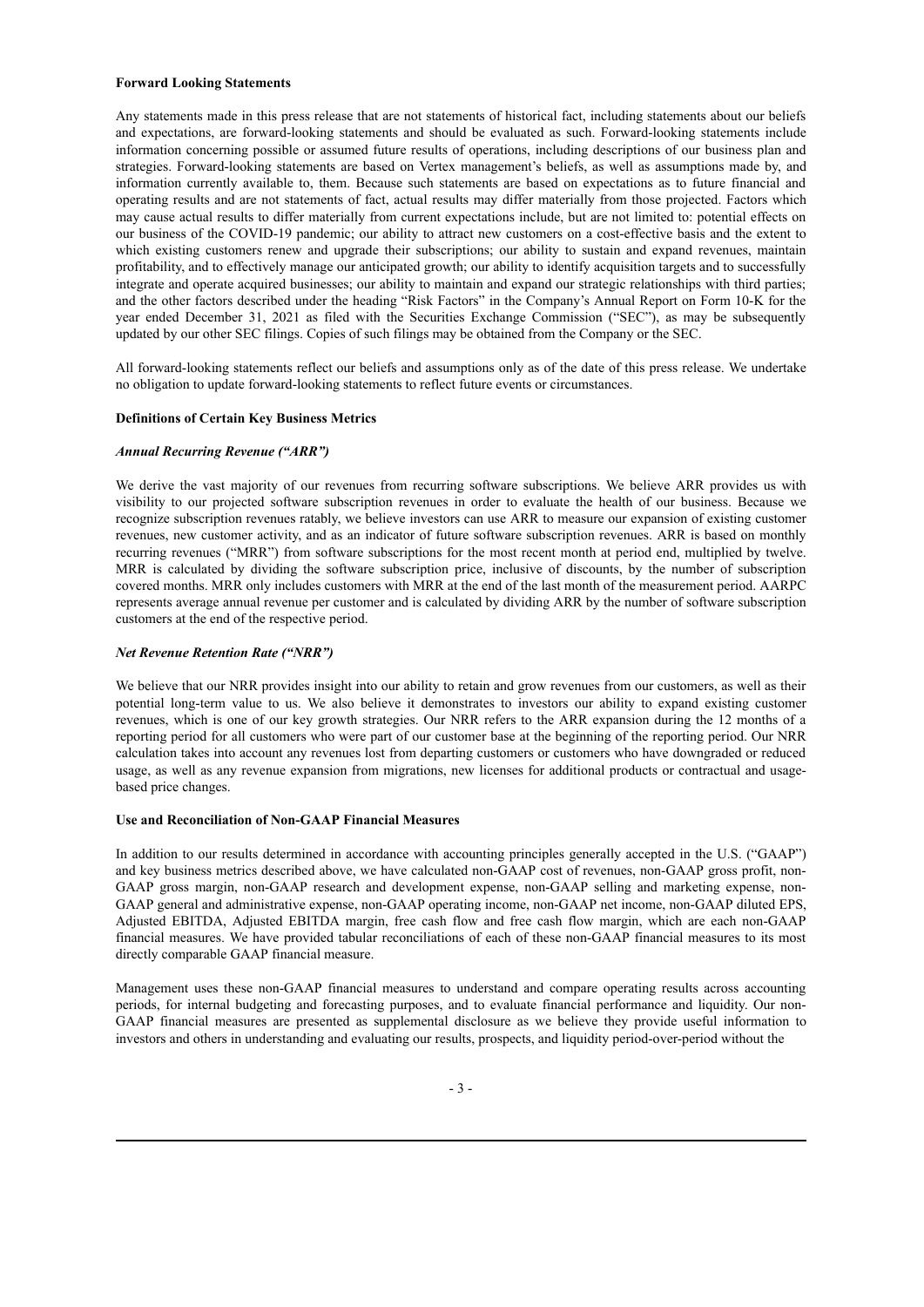impact of certain items that do not directly correlate to our operating performance and that may vary significantly from period to period for reasons unrelated to our operating performance, as well as comparing our financial results to those of other companies. Our definitions of these non-GAAP financial measures may differ from similarly titled measures presented by other companies and therefore comparability may be limited. In addition, other companies may not publish these or similar metrics. Thus, our non-GAAP financial measures should be considered in addition to, not as a substitute for, or in isolation from, the financial information prepared in accordance with GAAP, and should be read in conjunction with the consolidated financial statements included in our Annual Report on Form 10-K for the year ended December 31, 2021 and in our Quarterly Report on Form 10-Q for the quarter ended March 31, 2022 to be filed with the SEC.

We calculate these non-GAAP financial measures as follows:

- Non-GAAP cost of revenues, software subscriptions is determined by adding back to GAAP cost of revenues, software subscriptions, the stock-based compensation expense, and depreciation and amortization of capitalized software and acquired intangible assets included in cost of subscription revenues for the respective periods.
- Non-GAAP cost of revenues, services is determined by adding back to GAAP cost of revenues, services, the stock-based compensation expense included in cost of revenues, services for the respective periods.
- Non-GAAP gross profit is determined by adding back to GAAP gross profit the stock-based compensation expense, and depreciation and amortization of capitalized software and acquired intangible assets included in cost of subscription revenues for the respective periods.
- Non-GAAP gross margin is determined by dividing non-GAAP gross profit by total revenues for the respective periods.
- Non-GAAP research and development expense is determined by adding back to GAAP research and development expense the stock-based compensation expense included in research and development expense for the respective periods.
- Non-GAAP selling and marketing expense is determined by adding back to GAAP selling and marketing expense the stock-based compensation expense and the amortization of acquired intangible assets included in selling and marketing expense for the respective periods.
- Non-GAAP general and administrative expense is determined by adding back to GAAP general and administrative expense the stock-based compensation expense and severance expense included in general and administrative expense for the respective periods.
- Non-GAAP operating income is determined by adding back to GAAP income or loss from operations the stockbased compensation expense, depreciation and amortization of capitalized software and acquired intangible assets – cost of subscription revenues, amortization of acquired intangible assets – selling and marketing expense, severance expense, acquisition contingent consideration, and transaction costs included in GAAP income or loss from operations for the respective periods.
- Non-GAAP net income is determined by adding back to GAAP net income or loss the income tax benefit or expense, stock-based compensation expense, depreciation and amortization of capitalized software and acquired intangible assets – cost of subscription revenues, amortization of acquired intangible assets – selling and marketing expense, severance expense, acquisition contingent consideration and transaction costs included in GAAP net income or loss for the respective periods to determine non-GAAP income or loss before income taxes. Non-GAAP income before income taxes is then adjusted for income taxes calculated using the respective statutory tax rates for applicable jurisdictions, which for purposes of this determination were assumed to be 25.5%.
- Non-GAAP net income per diluted share of Class A and Class B common stock ("Non-GAAP diluted EPS") is determined by dividing non-GAAP net income by the weighted average shares outstanding of all classes of common stock, inclusive of the impact of dilutive common stock equivalents to purchase such common stock, including stock options, restricted stock awards, restricted stock units and employee stock purchase plan shares.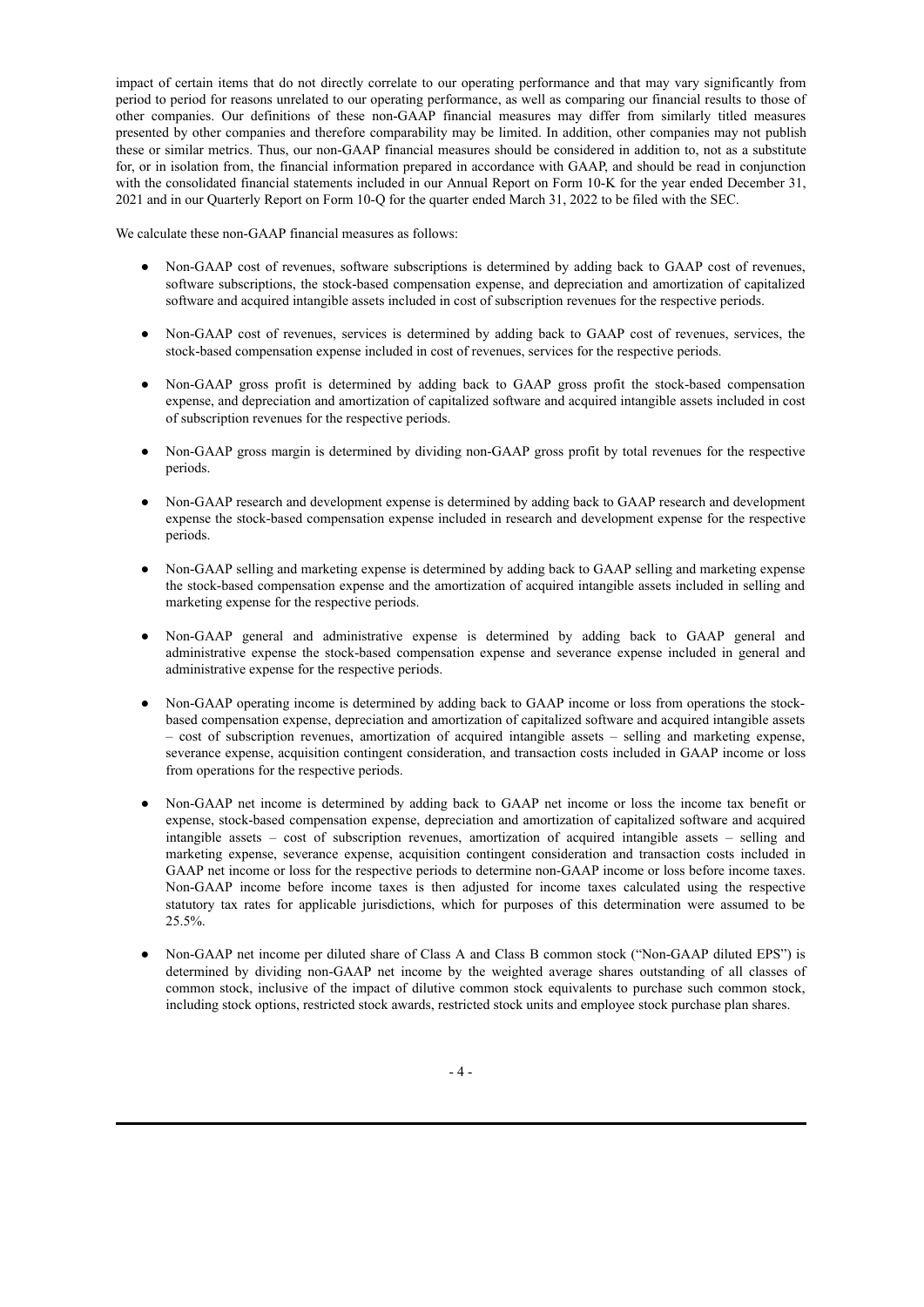- Adjusted EBITDA is determined by adding back to GAAP net income or loss the net interest income or expense, income taxes, depreciation and amortization of property and equipment, depreciation and amortization of capitalized software and acquired intangible assets included in cost of subscription revenues, amortization of acquired intangible assets included in selling and marketing expense, asset impairments, stock-based compensation expense, severance expense, acquisition contingent consideration and transaction costs included in GAAP net income or loss for the respective periods.
- Adjusted EBITDA margin is determined by dividing Adjusted EBITDA by total revenues for the respective periods.
- Free cash flow is determined by adjusting net cash provided by (used in) operating activities by adding back cash used for the converted stock appreciation rights redeemed in connection with the initial public offering, and reducing it for purchases of property and equipment and capitalized software additions for the respective periods.
- Free cash flow margin is determined by dividing free cash flow by total revenues for the respective periods.

We encourage investors and others to review our financial information in its entirety, not to rely on any single financial measure and to view these non-GAAP financial measures in conjunction with the related GAAP financial measures.

- 5 -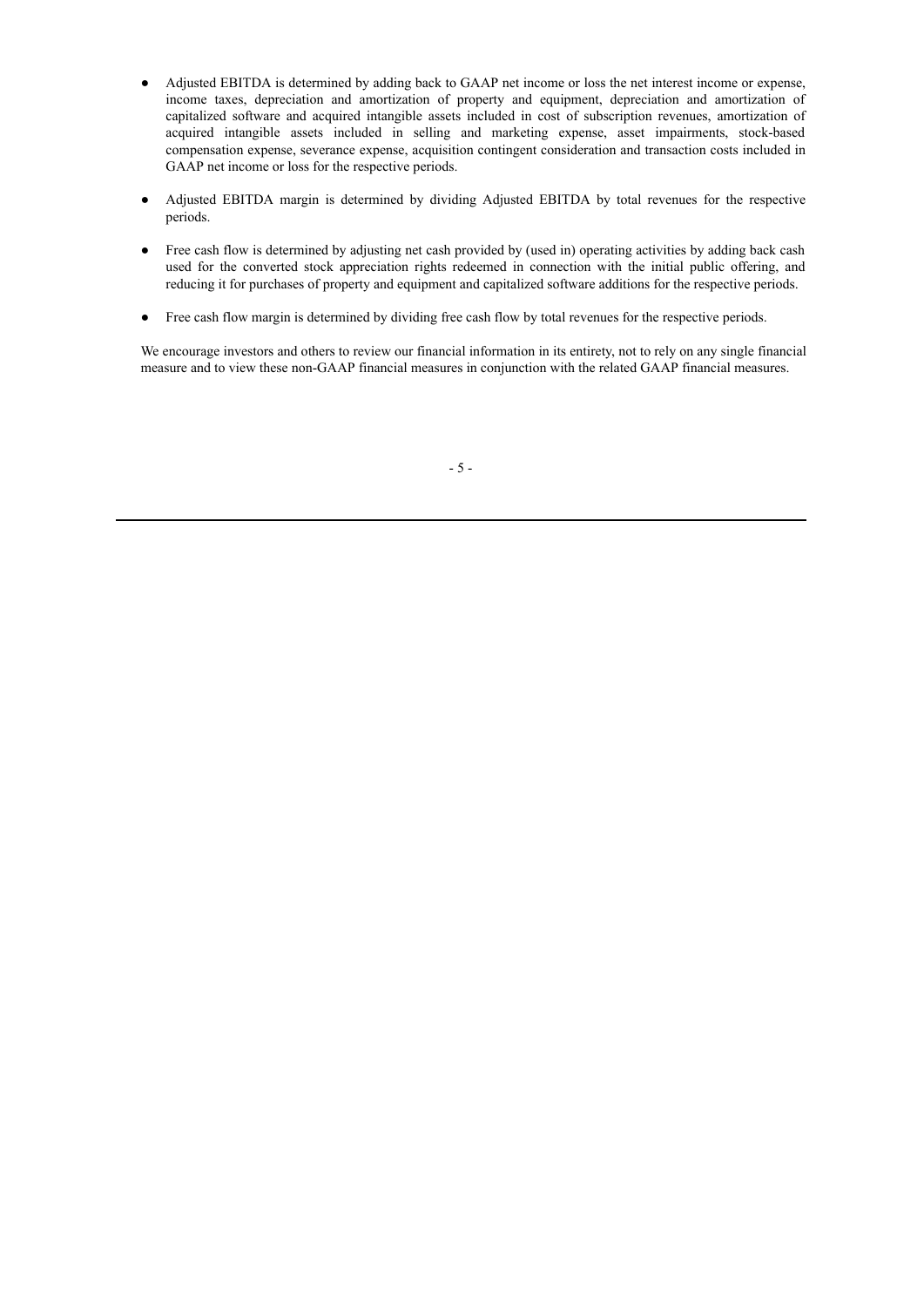#### **Vertex, Inc. and Subsidiaries Condensed Consolidated Balance Sheets (Unaudited)**

| (In thousands, except per share data)                                                            | March 31,<br>2022 |             | December 31,<br>2021 |           |  |
|--------------------------------------------------------------------------------------------------|-------------------|-------------|----------------------|-----------|--|
|                                                                                                  |                   | (unaudited) |                      |           |  |
| <b>Assets</b>                                                                                    |                   |             |                      |           |  |
| Current assets:                                                                                  |                   |             |                      |           |  |
| Cash and cash equivalents                                                                        | \$                | 97,340      | \$                   | 73,333    |  |
| Funds held for customers                                                                         |                   | 25,899      |                      | 24,873    |  |
| Accounts receivable, net of allowance of \$8,450 and \$9,151, respectively                       |                   | 75,807      |                      | 76,929    |  |
| Prepaid expenses and other current assets                                                        |                   | 21,513      |                      | 20,536    |  |
| Total current assets                                                                             |                   | 220,559     |                      | 195,671   |  |
| Property and equipment, net of accumulated depreciation                                          |                   | 102,228     |                      | 98,390    |  |
| Capitalized software, net of accumulated amortization                                            |                   | 33,053      |                      | 33,442    |  |
| Goodwill and other intangible assets                                                             |                   | 272,633     |                      | 272,702   |  |
| Deferred commissions                                                                             |                   | 11,679      |                      | 12,555    |  |
| Deferred income tax asset                                                                        |                   | 34,554      |                      | 35,298    |  |
| Operating lease right of use assets                                                              |                   | 19,644      |                      | 20,249    |  |
| Other assets                                                                                     |                   | 3,158       |                      | 1,900     |  |
| Total assets                                                                                     | \$                | 697,508     | \$                   | 670,207   |  |
|                                                                                                  |                   |             |                      |           |  |
| <b>Liabilities and Stockholders' Equity</b>                                                      |                   |             |                      |           |  |
| Current liabilities:                                                                             |                   |             |                      |           |  |
| Current portion of long-term debt                                                                | $\mathbb{S}$      | 1.250       | \$                   |           |  |
| Accounts payable                                                                                 |                   | 14,578      |                      | 13,000    |  |
| Accrued expenses                                                                                 |                   | 27,286      |                      | 22,966    |  |
| Tax sharing agreement distributions payable                                                      |                   |             |                      | 536       |  |
| Customer funds obligations                                                                       |                   | 24,507      |                      | 23,461    |  |
| Accrued salaries and benefits                                                                    |                   | 13,992      |                      | 16,671    |  |
| Accrued variable compensation                                                                    |                   | 9,917       |                      | 26,462    |  |
| Deferred compensation, current                                                                   |                   | 4,202       |                      | 4,202     |  |
| Deferred revenue, current                                                                        |                   | 235,236     |                      | 237,344   |  |
| Current portion of operating lease liabilities                                                   |                   | 4,145       |                      | 3,933     |  |
| Current portion of finance lease liabilities                                                     |                   | 286         |                      | 284       |  |
| Deferred purchase consideration, current                                                         |                   | 19,905      |                      | 19,805    |  |
| Purchase commitment and contingent consideration liabilities, current                            |                   | 1,258       |                      | 468       |  |
| Total current liabilities                                                                        |                   | 356,562     |                      | 369,132   |  |
| Deferred compensation, net of current portion                                                    |                   | 2,056       |                      | 1,963     |  |
| Deferred revenue, net of current portion                                                         |                   | 10,479      |                      | 11,666    |  |
| Debt, net of current portion                                                                     |                   | 48,554      |                      |           |  |
| Operating lease liabilities, net of current portion                                              |                   | 23,360      |                      | 24,320    |  |
| Finance lease liabilities, net of current portion                                                |                   | 68          |                      | 68        |  |
| Deferred purchase consideration, net of current portion                                          |                   | 9,519       |                      | 19,419    |  |
| Purchase commitment and contingent consideration liabilities, net of current portion             |                   | 12,152      |                      | 10,829    |  |
| Deferred other liabilities                                                                       |                   | 1,927       |                      | 2,726     |  |
| <b>Total liabilities</b>                                                                         |                   | 464,677     |                      | 440,123   |  |
| Commitments and contingencies                                                                    |                   |             |                      |           |  |
|                                                                                                  |                   |             |                      |           |  |
| Stockholders' equity:                                                                            |                   |             |                      |           |  |
| Preferred shares, \$0.001 par value, 30,000 shares authorized; no shares issued and outstanding  |                   |             |                      |           |  |
| Class A voting common stock, \$0.001 par value, 300,000 shares authorized; 42,561 and 42,286     |                   |             |                      |           |  |
| shares issued and outstanding, respectively                                                      |                   | 42          |                      | 42        |  |
| Class B voting common stock, \$0.001 par value, 150,000 shares authorized; 106,807 shares issued |                   |             |                      |           |  |
| and outstanding                                                                                  |                   | 107         |                      | 107       |  |
| Additional paid in capital                                                                       |                   | 227,751     |                      | 222,621   |  |
| Retained earnings                                                                                |                   | 24,477      |                      | 24,811    |  |
| Accumulated other comprehensive loss                                                             |                   | (19, 546)   |                      | (17, 497) |  |
| Total stockholders' equity                                                                       |                   | 232,831     |                      | 230,084   |  |
| Total liabilities and stockholders' equity                                                       | \$                | 697,508     | \$                   | 670,207   |  |
|                                                                                                  |                   |             |                      |           |  |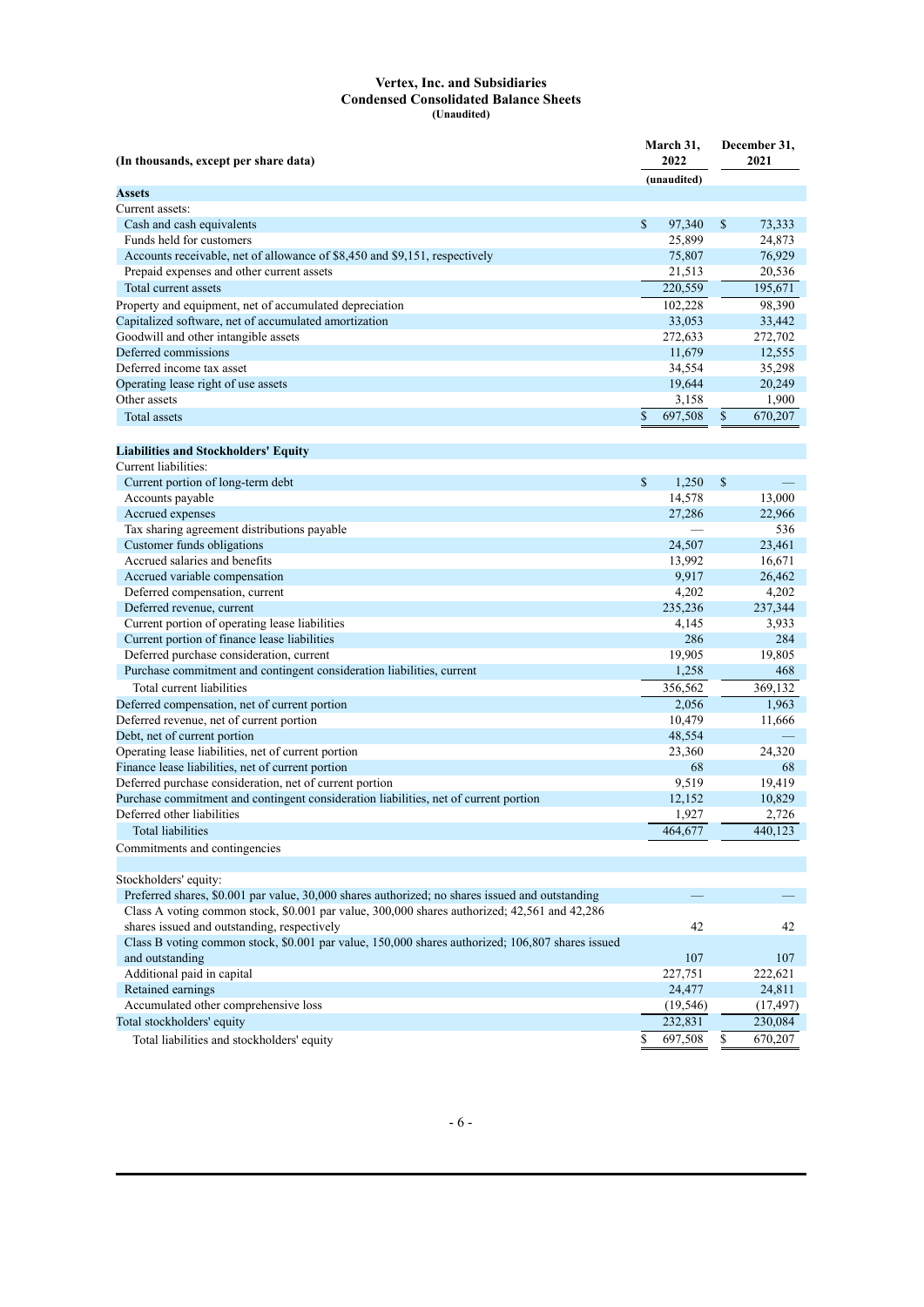#### **Vertex, Inc. and Subsidiaries Condensed Consolidated Statements of Comprehensive (Loss) Income (Unaudited)**

|                                                                            | Three months ended<br>March 31, |                  |                         |                  |  |
|----------------------------------------------------------------------------|---------------------------------|------------------|-------------------------|------------------|--|
| (In thousands, except per share data)                                      |                                 | 2022             |                         | 2021             |  |
| Revenues:                                                                  |                                 |                  |                         |                  |  |
| Software subscriptions                                                     | \$                              | 97,131           | \$                      | 83,280           |  |
| Services                                                                   |                                 | 17,853           |                         | 14,956           |  |
| Total revenues                                                             |                                 | 114,984          |                         | 98,236           |  |
| Cost of revenues:                                                          |                                 |                  |                         |                  |  |
| Software subscriptions                                                     |                                 | 32,913           |                         | 25,590           |  |
| <b>Services</b>                                                            |                                 | 11,953           |                         | 11,343           |  |
| Total cost of revenues                                                     |                                 | 44,866           |                         | 36,933           |  |
| Gross profit                                                               |                                 | 70,118           |                         | 61,303           |  |
| Operating expenses:                                                        |                                 |                  |                         |                  |  |
| Research and development                                                   |                                 | 9,633            |                         | 11,459           |  |
| Selling and marketing<br>General and administrative                        |                                 | 27,452<br>28,757 |                         | 20,150<br>24,852 |  |
| Depreciation and amortization                                              |                                 | 2,960            |                         | 2,827            |  |
| Other operating expense, net                                               |                                 | 848              |                         | (129)            |  |
| Total operating expenses                                                   |                                 | 69,650           |                         | 59,159           |  |
| Income from operations                                                     |                                 | 468              |                         | 2,144            |  |
| Interest (income) expense, net                                             |                                 | (6)              |                         | 535              |  |
| Income before income taxes                                                 |                                 | 474              |                         | 1,609            |  |
| Income tax expense (benefit)                                               |                                 | 808              |                         | (679)            |  |
| Net (loss) income                                                          |                                 | (334)            |                         | 2,288            |  |
| Other comprehensive loss from foreign currency translation adjustments and |                                 |                  |                         |                  |  |
| revaluations, net of tax                                                   |                                 | 2,049            |                         | 977              |  |
| Total comprehensive (loss) income                                          | $\overline{\$}$                 | (2, 383)         | $\overline{\$}$         | 1,311            |  |
|                                                                            |                                 |                  |                         |                  |  |
| Net (loss) income attributable to Class A stockholders, basic              | \$                              | (95)             | \$                      | 413              |  |
| Net (loss) income per Class A share, basic                                 | \$                              | (0.00)           | $\overline{\mathbb{S}}$ | 0.02             |  |
| Weighted average Class A common stock, basic                               |                                 | 42,349           |                         | 26,458           |  |
| Net (loss) income attributable to Class A stockholders, diluted            | \$                              | (95)             | \$                      | 550              |  |
| Net (loss) income per Class A share, diluted                               | $\overline{\$}$                 | (0.00)           | $\overline{\$}$         | 0.01             |  |
| Weighted average Class A common stock, diluted                             |                                 | 42,349           |                         | 38,003           |  |
| Net (loss) income attributable to Class B stockholders, basic              | \$                              | (239)            | \$                      | 1,875            |  |
| Net (loss) income per Class B share, basic                                 | $\overline{\$}$                 | (0.00)           | $\overline{\mathbb{S}}$ | 0.02             |  |
| Weighted average Class B common stock, basic                               |                                 | 106,807          |                         | 120,117          |  |
| Net (loss) income attributable to Class B stockholders, diluted            | \$                              | (239)            | \$                      | 1,738            |  |
| Net (loss) income per Class B share, diluted                               | $\bar{\$}$                      | (0.00)           | $\overline{\$}$         | 0.01             |  |
| Weighted average Class B common stock, diluted                             |                                 | 106,807          |                         | 120,117          |  |

- 7 -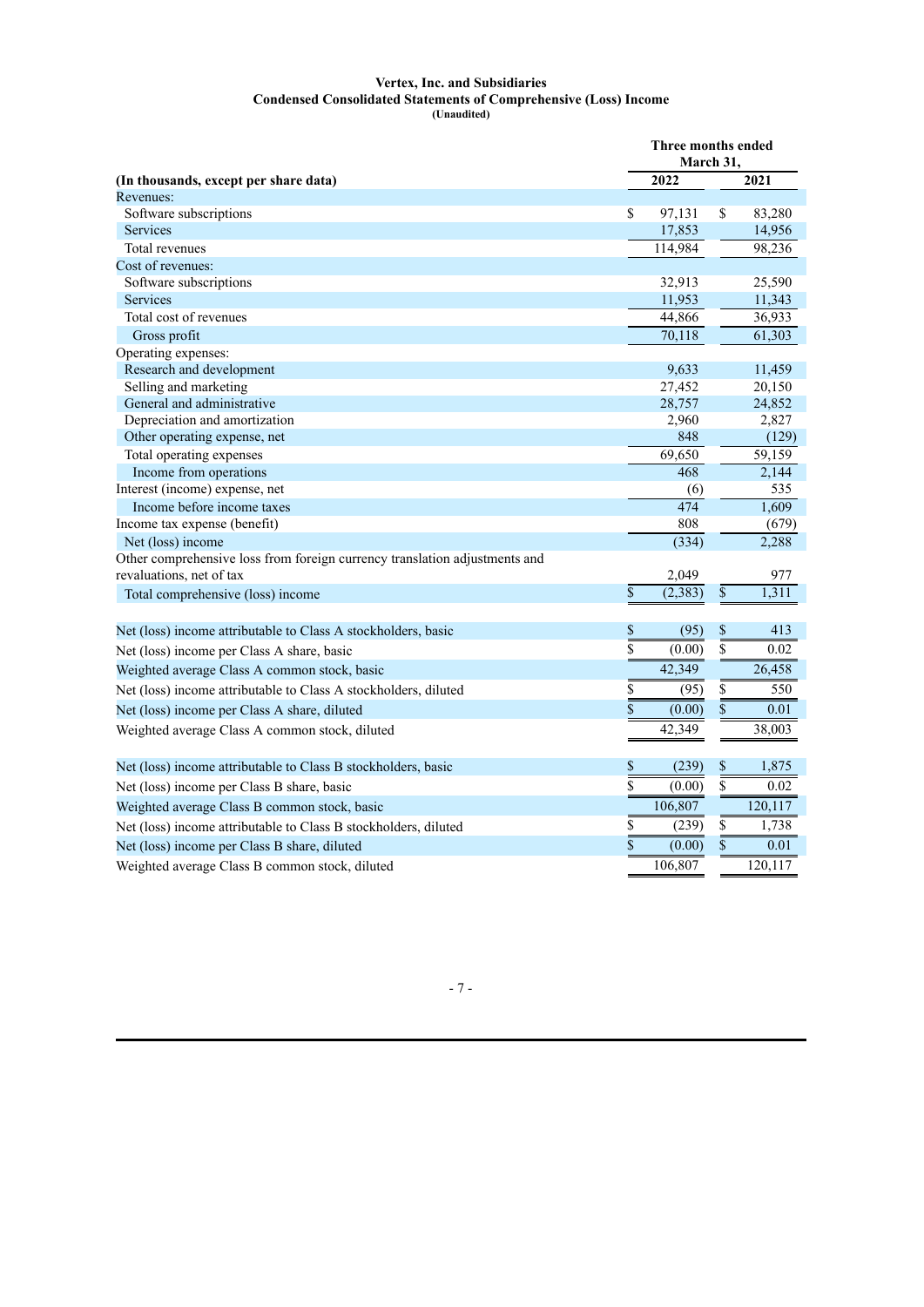#### **Vertex, Inc. and Subsidiaries Condensed Consolidated Statements of Cash Flows (Unaudited)**

|                                                                                          | Three months ended<br>March 31, |           |    |                          |
|------------------------------------------------------------------------------------------|---------------------------------|-----------|----|--------------------------|
| (In thousands)                                                                           |                                 | 2022      |    | 2021                     |
| Cash flows from operating activities:                                                    |                                 |           |    |                          |
| Net (loss) income                                                                        | \$                              | (334)     | \$ | 2,288                    |
| Adjustments to reconcile net (loss) income to net cash provided by operating activities: |                                 |           |    |                          |
| Depreciation and amortization                                                            |                                 | 12,906    |    | 8,816                    |
| Provision for subscription cancellations and non-renewals, net of deferred allowance     |                                 | (279)     |    | 379                      |
| Amortization of deferred financing costs                                                 |                                 | 53        |    | 53                       |
| Change in fair value of contingent consideration liability                               |                                 | 700       |    |                          |
| Write-off of deferred financing costs                                                    |                                 | 372       |    |                          |
| Stock-based compensation expense                                                         |                                 | 4,933     |    | 6,543                    |
| Deferred income tax (benefit) provision                                                  |                                 | 62        |    | (615)                    |
| Non-cash operating lease costs                                                           |                                 | 622       |    | 998                      |
| Other                                                                                    |                                 | 412       |    | (14)                     |
| Changes in operating assets and liabilities:                                             |                                 |           |    |                          |
| Accounts receivable                                                                      |                                 | 2,688     |    | 13,810                   |
| Prepaid expenses and other current assets                                                |                                 | (1,091)   |    | (13, 437)                |
| Deferred commissions                                                                     |                                 | 875       |    | 50                       |
| Accounts payable                                                                         |                                 | 1,555     |    | 2,258                    |
| Accrued expenses                                                                         |                                 | 3,806     |    | (3,048)                  |
| Accrued and deferred compensation                                                        |                                 | (19, 254) |    | (14,966)                 |
| Deferred revenue                                                                         |                                 | (3,718)   |    | (5,046)                  |
| Operating lease liabilities                                                              |                                 | (763)     |    | (1, 519)                 |
| Other                                                                                    |                                 | (950)     |    | 485                      |
| Net cash provided by (used in) operating activities                                      |                                 | 2,595     |    | (2,965)                  |
| Cash flows from investing activities:                                                    |                                 |           |    |                          |
| Acquisition of business, net of cash acquired                                            |                                 | (474)     |    | (6,100)                  |
| Property and equipment additions                                                         |                                 | (13, 873) |    | (6,195)                  |
| Capitalized software additions                                                           |                                 | (2,912)   |    | (2,221)                  |
| Net cash used in investing activities                                                    |                                 | (17,259)  |    | (14, 516)                |
| Cash flows from financing activities:                                                    |                                 |           |    |                          |
| Net increase (decrease) in customer funds obligations                                    |                                 | 1,046     |    | (438)                    |
| Proceeds from term loan                                                                  |                                 | 50,000    |    |                          |
| Payments for deferred financing costs                                                    |                                 | (993)     |    | $\overline{\phantom{0}}$ |
| Payments for taxes related to net share settlement of stock-based awards                 |                                 | (337)     |    | (7,178)                  |
| Proceeds from exercise of stock options                                                  |                                 | 600       |    | 147                      |
| Distributions under Tax Sharing Agreement                                                |                                 | (536)     |    |                          |
| Payments of finance lease liabilities                                                    |                                 |           |    | (671)                    |
| Payments for deferred purchase commitments                                               |                                 | (10,000)  |    |                          |
| Net cash provided by (used in) financing activities                                      |                                 | 39,780    |    | (8,140)                  |
| Effect of exchange rate changes on cash, cash equivalents and restricted cash            |                                 | (83)      |    | (226)                    |
| Net increase (decrease) in cash, cash equivalents and restricted cash                    |                                 | 25,033    |    | (25, 847)                |
| Cash, cash equivalents and restricted cash, beginning of period                          |                                 | 98,206    |    | 312,273                  |
| Cash, cash equivalents and restricted cash, end of period                                | \$                              | 123,239   | \$ | 286,426                  |
| Reconciliation of cash, cash equivalents and restricted cash to the Consolidated Balance |                                 |           |    |                          |
| Sheets, end of period:                                                                   |                                 |           |    |                          |
| Cash and cash equivalents                                                                | \$                              | 97,340    | \$ | 277,681                  |
| Restricted cash-funds held for customers                                                 |                                 | 25,899    |    | 8,745                    |
| Total cash, cash equivalents and restricted cash, end of period                          | \$                              | 123,239   | \$ | 286,426                  |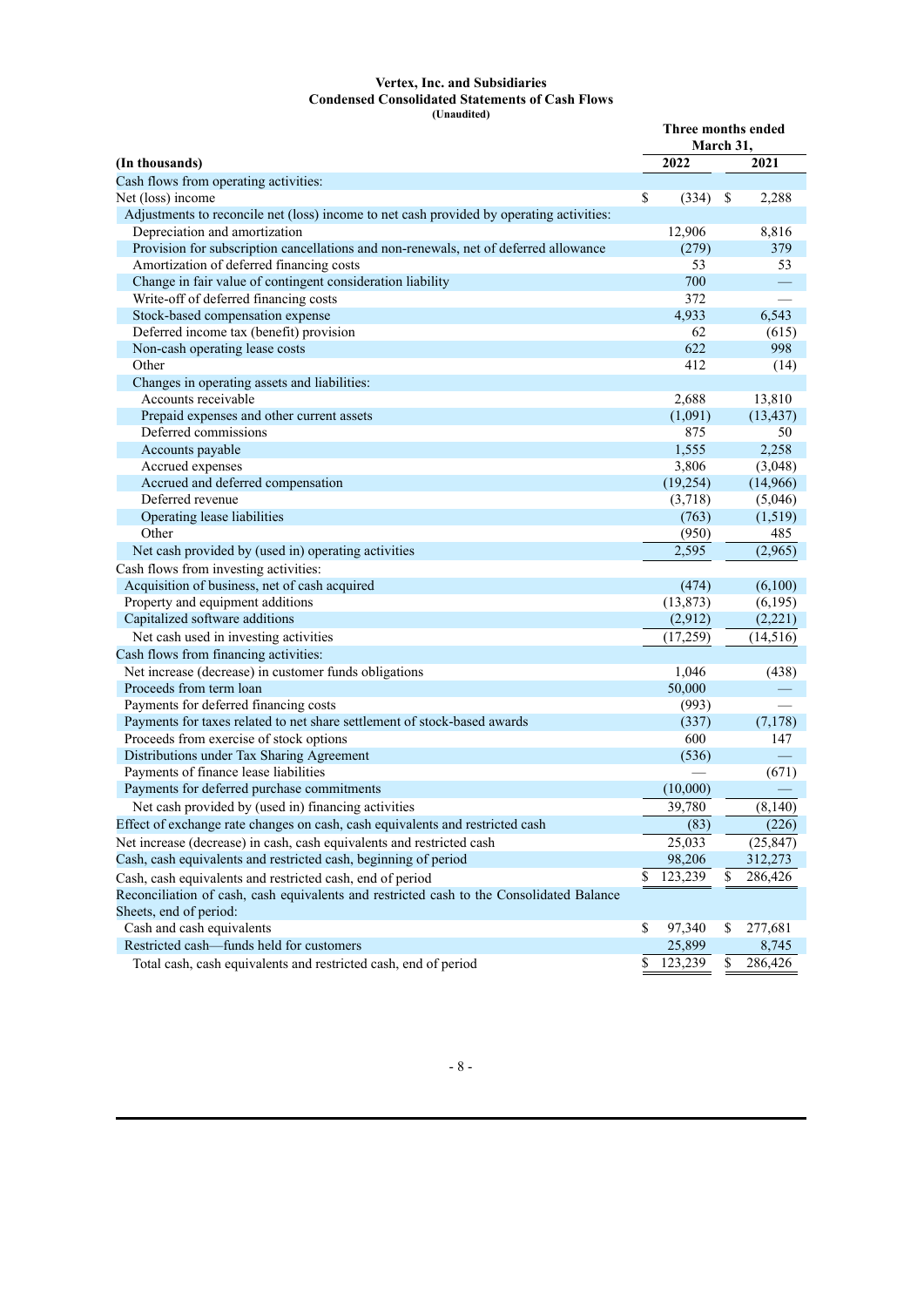#### **Summary of Non-GAAP Financial Measures (Unaudited)**

|                                                   |             | Three months ended<br>March 31,  |
|---------------------------------------------------|-------------|----------------------------------|
| (Dollars in thousands, except per share data)     | 2022        | 2021                             |
| Non-GAAP cost of revenues, software subscriptions |             | 22,770<br>$\mathbb{S}$<br>19,125 |
| Non-GAAP cost of revenues, services               |             | \$<br>10,749<br>11,547           |
| Non-GAAP gross profit                             | 80,667<br>S | $\mathbf{s}$<br>68,362           |
| Non-GAAP gross margin                             |             | 70.2 %<br>69.7 $%$               |
| Non-GAAP research and development expense         |             | 10,898<br>9,519<br>S.            |
| Non-GAAP selling and marketing expense            | 25,631      | \$<br>18,779                     |
| Non-GAAP general and administrative expense       | 26,233      | $\mathbb{S}$<br>20,630           |
| Non-GAAP operating income                         |             | \$<br>15,357<br>16,176           |
| Non-GAAP net income                               |             | $\mathbb{S}$<br>11,042<br>12,056 |
| Non-GAAP diluted EPS                              |             | \$<br>0.08<br>0.07               |
| <b>Adjusted EBITDA</b>                            |             | $\mathbf{S}$<br>18,184<br>19,136 |
| Adjusted EBITDA margin                            |             | 18.5 $%$<br>16.6 $%$             |
| Free cash flow                                    |             | (14,190)<br>(11, 381)<br>\$      |
| Free cash flow margin                             |             | $(12.3)\%$<br>$(11.6)\%$         |

- 9 -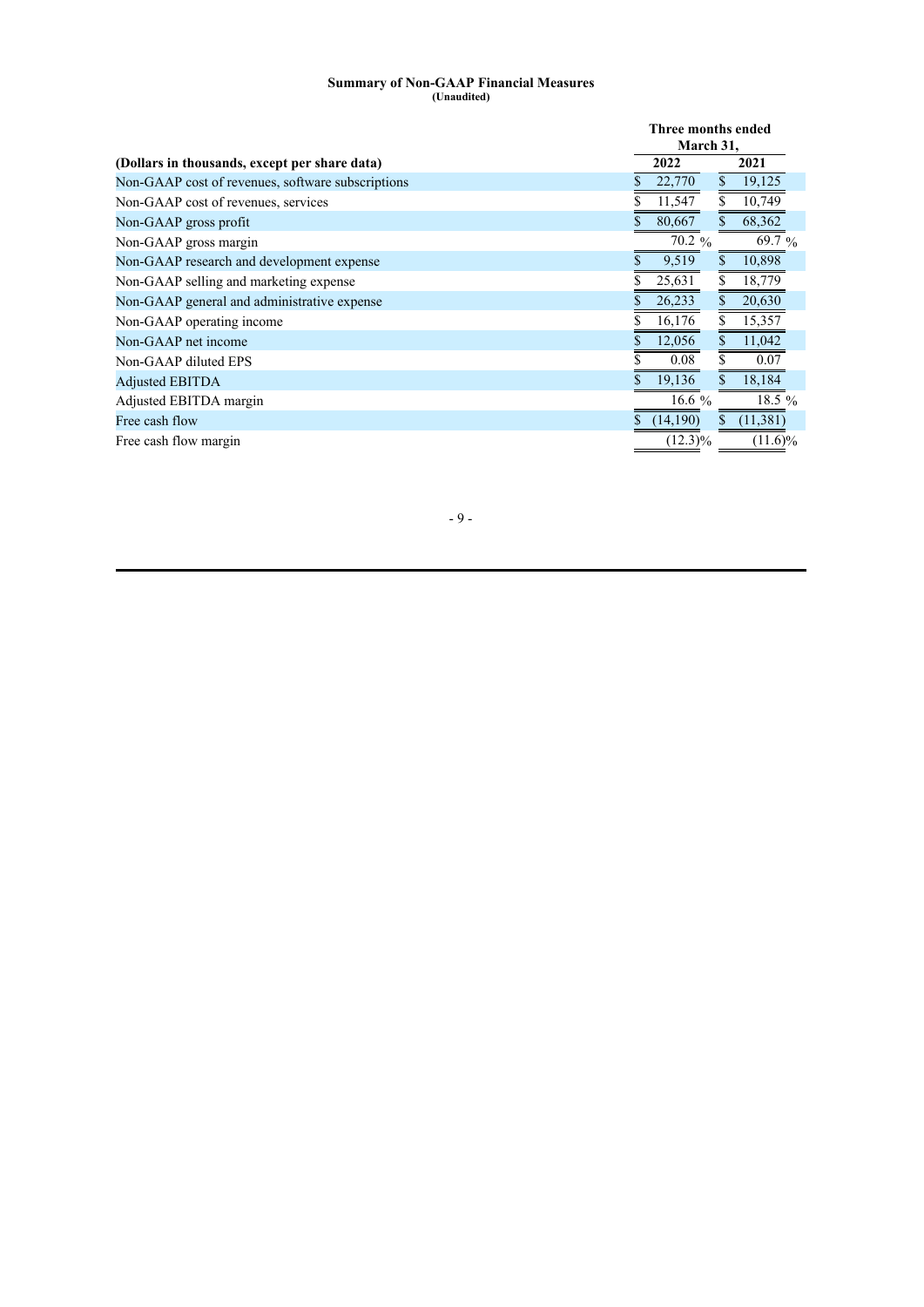#### **Vertex, Inc. and Subsidiaries Reconciliation of GAAP to Non-GAAP Financial Measures (Unaudited)**

|                                                                                        | Three months ended<br>March 31, |          |                 |          |
|----------------------------------------------------------------------------------------|---------------------------------|----------|-----------------|----------|
| (Dollars in thousands)                                                                 | 2022                            |          | 2021            |          |
| <b>Non-GAAP Cost of Revenues, Software Subscriptions:</b>                              |                                 |          |                 |          |
| Cost of revenues, software subscriptions                                               | \$                              | 32,913   | \$              | 25,590   |
| Stock-based compensation expense                                                       |                                 | (446)    |                 | (560)    |
| Depreciation and amortization of capitalized software and acquired intangible assets - |                                 |          |                 |          |
| cost of subscription revenues                                                          |                                 | (9,697)  |                 | (5,905)  |
| Non-GAAP cost of revenues, software subscriptions                                      | \$                              | 22,770   | \$              | 19,125   |
| <b>Non-GAAP Cost of Revenues, Services:</b>                                            |                                 |          |                 |          |
| Cost of revenues, services                                                             | \$                              | 11,953   | \$              | 11,343   |
| Stock-based compensation expense                                                       |                                 | (406)    |                 | (594)    |
| <b>Non-GAAP</b> cost of revenues, services                                             | \$                              | 11,547   | $\overline{\$}$ | 10,749   |
| <b>Non-GAAP Gross Profit:</b>                                                          |                                 |          |                 |          |
| <b>Gross profit</b>                                                                    | $\mathbf{s}$                    | 70,118   | \$              | 61,303   |
| Stock-based compensation expense                                                       |                                 | 852      |                 | 1,154    |
| Depreciation and amortization of capitalized software and acquired intangible assets - |                                 |          |                 |          |
| cost of subscription revenues                                                          |                                 | 9,697    |                 | 5,905    |
| Non-GAAP gross profit                                                                  | \$                              | 80,667   | \$              | 68,362   |
| <b>Non-GAAP Gross Margin:</b>                                                          |                                 |          |                 |          |
| <b>Total Revenues</b>                                                                  | \$                              | 114,984  | \$              | 98,236   |
| Non-GAAP gross margin                                                                  |                                 | $70.2\%$ |                 | 69.7 $%$ |
| <b>Non-GAAP Research and Development Expense:</b>                                      |                                 |          |                 |          |
| <b>Research and development expense</b>                                                | \$                              | 9,633    | \$              | 11,459   |
| Stock-based compensation expense                                                       |                                 | (114)    |                 | (561)    |
| Non-GAAP research and development expense                                              | \$                              | 9,519    | \$              | 10,898   |
| <b>Non-GAAP Selling and Marketing Expense:</b>                                         |                                 |          |                 |          |
| Selling and marketing expense                                                          | \$                              | 27,452   | \$              | 20,150   |
| Stock-based compensation expense                                                       |                                 | (1, 572) |                 | (1,287)  |
| Amortization of acquired intangible assets - selling and marketing expense             |                                 | (249)    |                 | (84)     |
| Non-GAAP selling and marketing expense                                                 | \$                              | 25,631   | \$              | 18,779   |
| <b>Non-GAAP General and Administrative Expense:</b>                                    |                                 |          |                 |          |
| General and administrative expense                                                     | \$                              | 28,757   | \$              | 24,852   |
| Stock-based compensation expense                                                       |                                 | (2,395)  |                 | (3, 541) |
| Severance expense                                                                      |                                 | (122)    |                 | (531)    |
| Transaction costs                                                                      |                                 | (7)      |                 | (150)    |
| Non-GAAP general and administrative expense                                            | $\mathbb{S}$                    | 26,233   | \$              | 20,630   |

- 10 -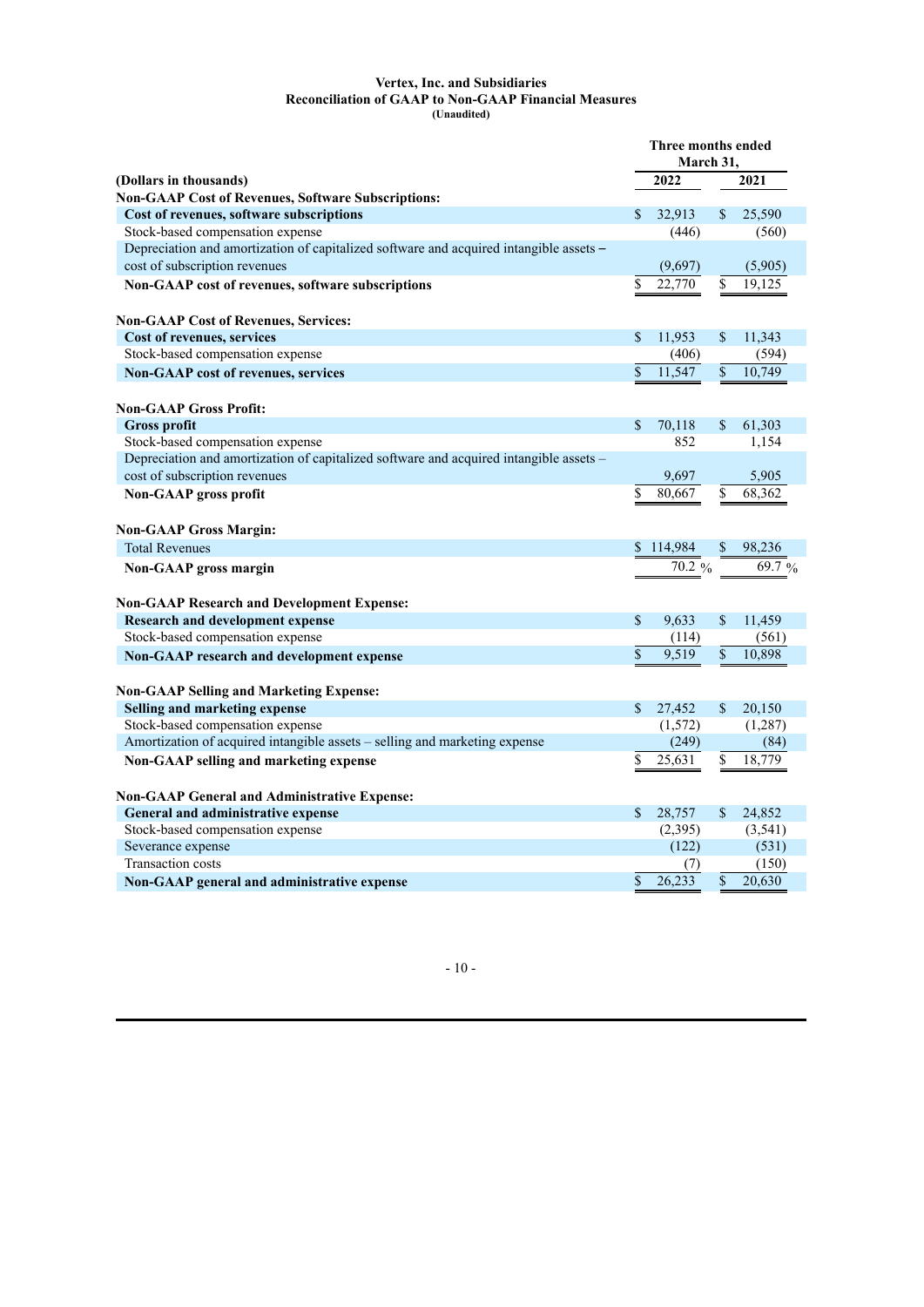#### **Vertex, Inc. and Subsidiaries Reconciliation of GAAP to Non-GAAP Financial Measures (continued) (Unaudited)**

|                                                                                                |              | Three months ended |                           |         |
|------------------------------------------------------------------------------------------------|--------------|--------------------|---------------------------|---------|
|                                                                                                |              | March 31,          |                           |         |
| (In thousands, except per share data)                                                          |              | 2022               |                           | 2021    |
| <b>Non-GAAP Operating Income:</b>                                                              |              |                    |                           |         |
| <b>Income from operations</b>                                                                  | \$           | 468                | $\mathbb{S}$              | 2,144   |
| Stock-based compensation expense                                                               |              | 4,933              |                           | 6,543   |
| Depreciation and amortization of capitalized software and acquired intangible assets - cost of |              |                    |                           |         |
| subscription revenues                                                                          |              | 9,697              |                           | 5,905   |
| Amortization of acquired intangible assets – selling and marketing expense                     |              | 249                |                           | 84      |
| Severance expense                                                                              |              | 122                |                           | 531     |
| Acquisition contingent consideration                                                           |              | 700                |                           |         |
| <b>Transaction costs</b>                                                                       |              | 7                  |                           | 150     |
| <b>Non-GAAP</b> operating income                                                               | \$           | 16,176             | \$                        | 15,357  |
|                                                                                                |              |                    |                           |         |
| <b>Non-GAAP Net Income:</b>                                                                    |              |                    |                           |         |
| Net (loss) income                                                                              | \$           | (334)              | $\mathbb{S}$              | 2,288   |
| Income tax expense (benefit)                                                                   |              | 808                |                           | (679)   |
| Stock-based compensation expense                                                               |              | 4,933              |                           | 6,543   |
| Depreciation and amortization of capitalized software and acquired intangible assets - cost of |              |                    |                           |         |
| subscription revenues                                                                          |              | 9,697              |                           | 5,905   |
| Amortization of acquired intangible assets – selling and marketing expense                     |              | 249                |                           | 84      |
| Severance expense                                                                              |              | 122                |                           | 531     |
| Acquisition contingent consideration                                                           |              | 700                |                           |         |
| <b>Transaction costs</b>                                                                       |              | 7                  |                           | 150     |
| Non-GAAP income before income taxes                                                            |              | 16,182             |                           | 14,822  |
| Income tax adjustment at statutory rate                                                        |              | (4,126)            |                           | (3,780) |
| <b>Non-GAAP</b> net income                                                                     | \$           | 12,056             | $\boldsymbol{\mathsf{S}}$ | 11,042  |
|                                                                                                |              |                    |                           |         |
|                                                                                                |              |                    |                           |         |
| Non-GAAP net income                                                                            | \$           | 12,056             | $\mathcal{S}$             | 11,042  |
| Weighted average Class A and B common stock, diluted                                           |              | 158,117            |                           | 158,120 |
| <b>Non-GAAP diluted EPS</b>                                                                    | $\mathbf{s}$ | 0.08               | \$                        | 0.07    |

- 11 -